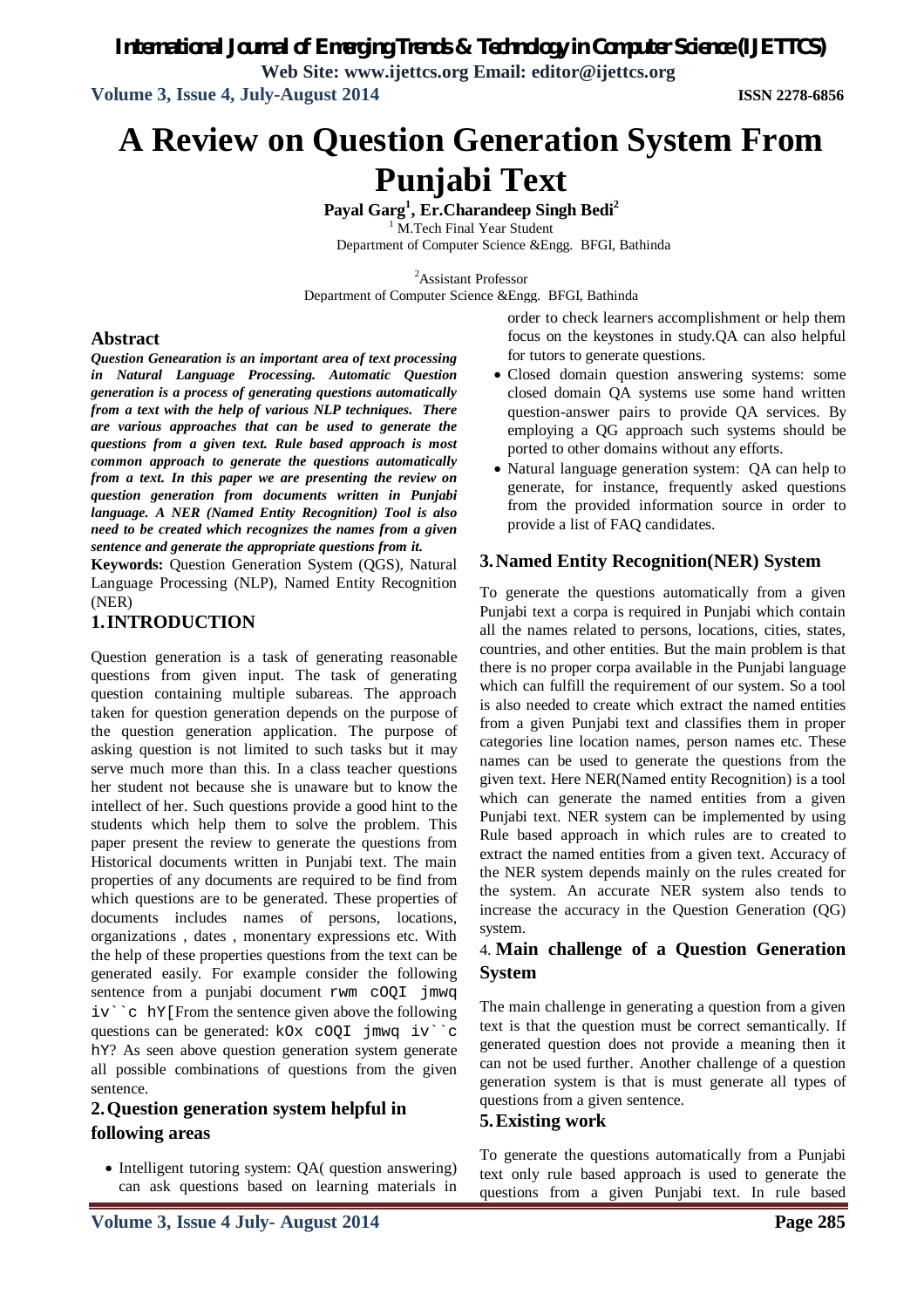# *International Journal of Emerging Trends & Technology in Computer Science (IJETTCS)* **Web Site: www.ijettcs.org Email: editor@ijettcs.org**

## **Volume 3, Issue 4, July-August 2014 ISSN 2278-6856**

approach hand crafted rules are created according to the rules of the Punjabi language to generate the questions from text. Questions can only be generated if input text matched with the rule base. In the existing system for question generation from Punjabi language developed by shikha garg(2013) a rule based approach is used to generate the question automatically. The system generate the question starts with the words "kithe (Where)" , "kisne (who)", kinne (how) etc. The sysem can not generate the question starts with "kuo (why)" ,"kive (how)" etc. Hence a lot of work is left behind the system. **6.Literature Survey**

Shikha garg, vishal goyal, System for Generating Questions Automatically From Given Punjabi Text, This paper introduces a system for generating questions automatically for Punjabi. The System transforms a declarative sentence into its interrogative counterpart. It accepts sentences as an input and produces a possible set of questions for the given input. Not much work has been done in the field of Question Generation for Indian Languages. The current paper represents the Question Generation System for Punjabi language to generate questions for the given input in Gurmukhi script. Proposed system can not generate questions with "kuon" , "kive" etc. words.

#### **Chin-Yew Lin**

Automatic Question Generation from Queries In this paper, author propose automatic generation of questions from queries as a shared task. With large amount of cQA data available online, together with real world query logs, and interests from both aca-demics and industry, author believe that the time is ripe for such endeavor. The results would change ways that people interact with information and provide new perspectives in natural language generation, information retrieval, and other related fields. [2]

# **Ming Liu, Vasile Rus**  G-Asks: An Intelligent Automatic Question Generation System for Academic Writing Support This paper presents a novel Automatic Question Generation (AQG) system, called G-Asks, which generates specific trigger questions as a form of support for students' learning through writing. We conducted a large-scale case study, including 24 human supervisors and 33 research students, in an Engineering Research Method course and compared questions generated by G-Asks with human generated questions. The results indicate that G-Asks can generate questions as useful as human supervisors ('useful' is one of five question quality measures) while significantly outperforming Human Peer and Generic Questions in most quality measures after filtering out questions with

grammatical and semantic errors. Furthermore, authors identified the most frequent question types, derived from the human supervisors' questions and discussed how the human supervisors generate such questions from the source text. [3]

#### **Husam Ali, Yllias Chali, Sadid A**

#### HasanAutomatic Question Generation from Sentences

In this paper, authors proposed an approach to automatically generate questions given sentences. They used the dataset provided by the TREC 2007 Question Answering Track and evaluated the performance of their system using Recall and Precision. We filtered out important sentences from the dataset by following a target-driven method. They simplified the process by extracting elementary sentences from the complex sentences using syntactic information. After classifying the sentences based on their subject, verb, object and preposition, They generated the questions automatically from them using a predefined set of interaction rules.

#### **7.Rule Based Approach**

Rule based system contain conditional statements which are used to generate the questions from text. In rule based approach rules are created to generate the questions from the existing text written in Punjabi language. For example if a Person name is found in the sentence then question with "kisne (who)" word can be generated, if location name is found in the sentence then question with "kithe(where)" word can be generated. Accuracy of the rule based system mainly depends upon the rules that are created according to the language to generate the questions. If created rules can not apply to the input data then questions cannot be generated from this input data.

#### **For example**

This can be shown as in the following flowchart Input Sentence